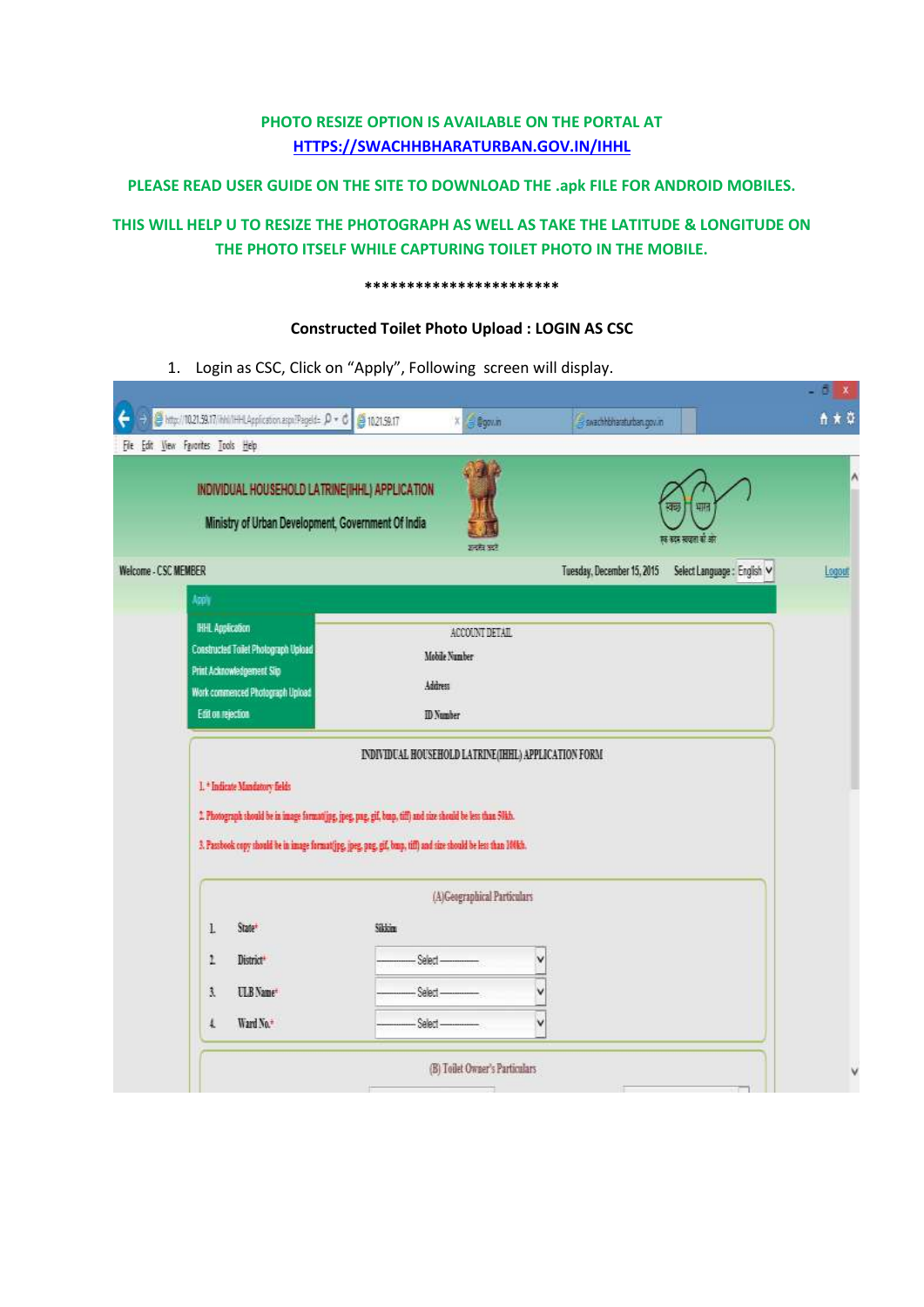| $\leftarrow$         |                |                                                                                                          | C f   10.21.59.17/ihhl/IHHLContsdToiletPhotoUploadiList.aspx?PageId=o6aq6cbm3thrff46csxwz2c3e4ghvtdl |                             |                                  | 삾<br>$\frac{1}{2}$          |
|----------------------|----------------|----------------------------------------------------------------------------------------------------------|------------------------------------------------------------------------------------------------------|-----------------------------|----------------------------------|-----------------------------|
|                      |                | Apps [ ] Onine Application f [ ] Notification   Minist. ( @ Android XXL Parset. G Sign in - Google Acc., |                                                                                                      |                             |                                  | Cther bookmarks             |
|                      |                | INDIVIDUAL HOUSEHOLD LATRINE(IHHL) APPLICATION<br>Ministry of Urban Development, Government Of India     | कायरेन कारी                                                                                          |                             | нø<br><b>DE STOR REVOLUSI DE</b> |                             |
| Welcome - CSC MEMBER |                |                                                                                                          |                                                                                                      | Thursday, November 26, 2015 | Select Language : English        | Logout                      |
|                      | Apply          |                                                                                                          |                                                                                                      |                             |                                  |                             |
|                      |                | 2. Photograph should be in jpg format and size should be less than 100kb.                                |                                                                                                      |                             |                                  |                             |
|                      | Application ID | <b>APPLICATION ID</b>                                                                                    | OR Name of Applicant                                                                                 | NAME                        | Search                           |                             |
|                      |                |                                                                                                          |                                                                                                      |                             |                                  |                             |
|                      |                |                                                                                                          |                                                                                                      |                             |                                  |                             |
|                      |                |                                                                                                          |                                                                                                      |                             |                                  |                             |
|                      |                |                                                                                                          |                                                                                                      |                             |                                  |                             |
|                      |                |                                                                                                          |                                                                                                      |                             |                                  |                             |
|                      |                |                                                                                                          |                                                                                                      |                             |                                  |                             |
|                      |                |                                                                                                          |                                                                                                      |                             |                                  | @2014. Software application |

### 2. Then click on "constructed photo upload", Following Screen will display :

3. Search Application through "Application ID" or "Name of applicant" any one of them. Then click on search Button.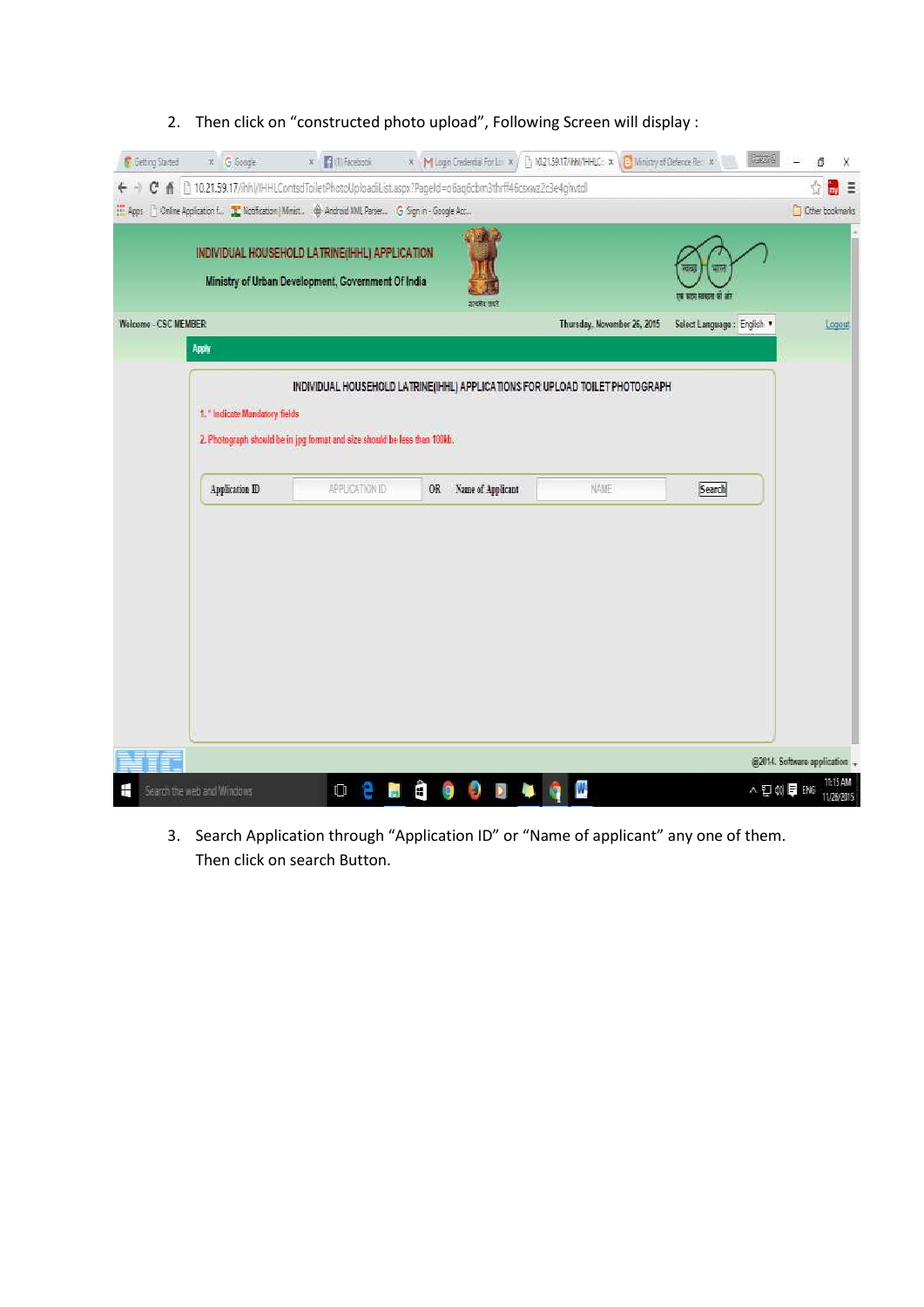|                             |            |                       | INDIVIDUAL HOUSEHOLD LATRINE(IHHL) APPLICATION<br>Ministry of Urban Development, Government Of India |              |                   |                             |          |                           |        |
|-----------------------------|------------|-----------------------|------------------------------------------------------------------------------------------------------|--------------|-------------------|-----------------------------|----------|---------------------------|--------|
| <b>Welcome - CSC MEMBER</b> | Apply      |                       |                                                                                                      |              |                   | Thursday, November 26, 2015 |          | Select Language : English | Logout |
|                             |            | Application ID        | 2. Photograph should be in jpg format and size should be less than 100th.<br><b>APPLICATION TO</b>   | OR           | Name of Applicant | $\frac{1}{2}$               |          | Search                    |        |
|                             | <b>SND</b> | <b>Application ID</b> | <b>Name</b>                                                                                          | <b>State</b> | <b>District</b>   | <b>IX.EI Name</b>           | Ward No. |                           |        |
|                             |            | KA1500000050          | sant                                                                                                 | Karnatska    | Belary.           | Hoovina Hodagalli (TMC)   1 |          | <b>Upload Photo</b>       |        |
|                             |            |                       |                                                                                                      |              |                   |                             |          |                           |        |
|                             |            |                       |                                                                                                      |              |                   |                             |          |                           |        |
|                             |            |                       |                                                                                                      |              |                   |                             |          |                           |        |

### 4. Click on "Upload Photo"

|                      | INDIVIDUAL HOUSEHOLD LATRINE(IHHL) APPLICATION<br>Ministry of Urban Development, Government Of India      |                              | <b>SHOOT WIL</b>                                                                                                    |                                                   |                             |        |
|----------------------|-----------------------------------------------------------------------------------------------------------|------------------------------|---------------------------------------------------------------------------------------------------------------------|---------------------------------------------------|-----------------------------|--------|
| Welcome - CSC MEMBER | Apply                                                                                                     |                              | Thursday, November 26, 2015                                                                                         |                                                   | Select Language : English . | Logout |
|                      | 1. Indicate Mandatory fields<br>2. Photograph should be in jpg format and size should be less than 100kb. |                              |                                                                                                                     |                                                   |                             |        |
|                      | Application ID                                                                                            | KA150000050                  | <b>INDIVIDUAL HOUSEHOLD LATRINE (HHL) APPLICATIONS FOR UPLOAD TOILET PHOTOGRAPH</b><br>Name of Applicant            | 1371                                              |                             |        |
|                      | Father/Husband's name                                                                                     | tary                         | Mobile No.                                                                                                          | 1341342342                                        |                             |        |
|                      | Photograph of Constructed Toilet-<br>Toilet Photo's Laritude-<br>Toilet Photo's Longitude*                | Choose file   No file chosen | Photograph thould be in geg form at and size should be less than 100kh.<br>Click here to Select Latitude/ Longitude | sulv in Decimal Format<br>suly in Declinal Fermer |                             |        |
|                      |                                                                                                           |                              | Submit Cancel                                                                                                       |                                                   |                             |        |

5. Click on "Choose File" and select photo from your system. Now for filling your Latitude and Longitude Click on Blue color label "Click here to select Latitude/Longitude".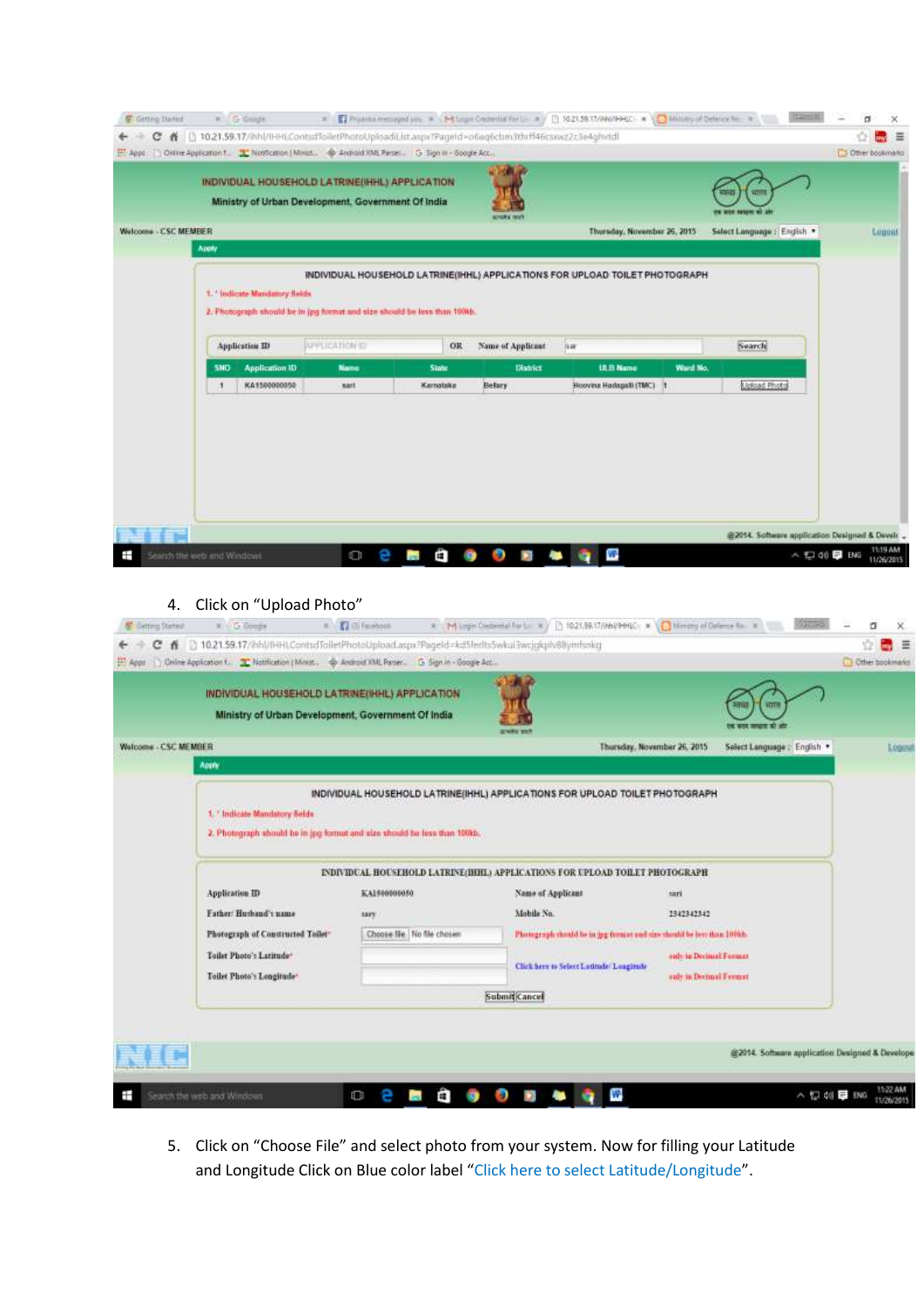

6. Use google map use "+/-" for zoom in and Zoom Out select location and then click OK. It will automatically fill the Latitude/ Longitude TextBox.

| Select Language: English<br>Welcome - CSC MEMBER<br>Thursday, November 26, 2015<br>Apply<br>INDIVIDUAL HOUSEHOLD LATRINE(IHHL) APPLICATIONS FOR UPLOAD TOILET PHOTOGRAPH<br>1. Todicoto Mandatory Solds<br>2. Photograph should be in jpg format and size should be less than 100kb.<br><b>EVIDENT HOUSEHOLD LATREVERHIL) APPLICATIONS FOR UPLOAD TOILET PHOTOGRAPH</b><br>Application ID<br>Name of Applicant<br>KA1500000050<br>nui.<br>Father Husband's name<br>Mobile No.<br>2342342342<br>sary<br>Choose file No file chosen<br>Phoregraph shauld be in jpg format and size should be best than 1010.b.<br>Photograph of Constructed Toiler-<br>24 1006197593<br>Toilet Photo's Latitude:<br>andy in Decimal Format<br>Click here to Select Latitude' Longitude<br>79 3656508901<br>Toilet Photo's Longirude*<br>andy in Decimal Format<br>Submit Cancel | INDIVIDUAL HOUSEHOLD LATRINE(IHHL) APPLICATION<br>Ministry of Urban Development, Government Of India |  |  |       |
|---------------------------------------------------------------------------------------------------------------------------------------------------------------------------------------------------------------------------------------------------------------------------------------------------------------------------------------------------------------------------------------------------------------------------------------------------------------------------------------------------------------------------------------------------------------------------------------------------------------------------------------------------------------------------------------------------------------------------------------------------------------------------------------------------------------------------------------------------------------|------------------------------------------------------------------------------------------------------|--|--|-------|
|                                                                                                                                                                                                                                                                                                                                                                                                                                                                                                                                                                                                                                                                                                                                                                                                                                                               |                                                                                                      |  |  | Logos |
|                                                                                                                                                                                                                                                                                                                                                                                                                                                                                                                                                                                                                                                                                                                                                                                                                                                               |                                                                                                      |  |  |       |
|                                                                                                                                                                                                                                                                                                                                                                                                                                                                                                                                                                                                                                                                                                                                                                                                                                                               |                                                                                                      |  |  |       |
|                                                                                                                                                                                                                                                                                                                                                                                                                                                                                                                                                                                                                                                                                                                                                                                                                                                               |                                                                                                      |  |  |       |
|                                                                                                                                                                                                                                                                                                                                                                                                                                                                                                                                                                                                                                                                                                                                                                                                                                                               |                                                                                                      |  |  |       |
|                                                                                                                                                                                                                                                                                                                                                                                                                                                                                                                                                                                                                                                                                                                                                                                                                                                               |                                                                                                      |  |  |       |
|                                                                                                                                                                                                                                                                                                                                                                                                                                                                                                                                                                                                                                                                                                                                                                                                                                                               |                                                                                                      |  |  |       |
|                                                                                                                                                                                                                                                                                                                                                                                                                                                                                                                                                                                                                                                                                                                                                                                                                                                               |                                                                                                      |  |  |       |

7. Click on Submit, It will show application submit successfully. Click on Proceed and it will redirect to payment gateway and Money will automatically transfer to CSC wallet.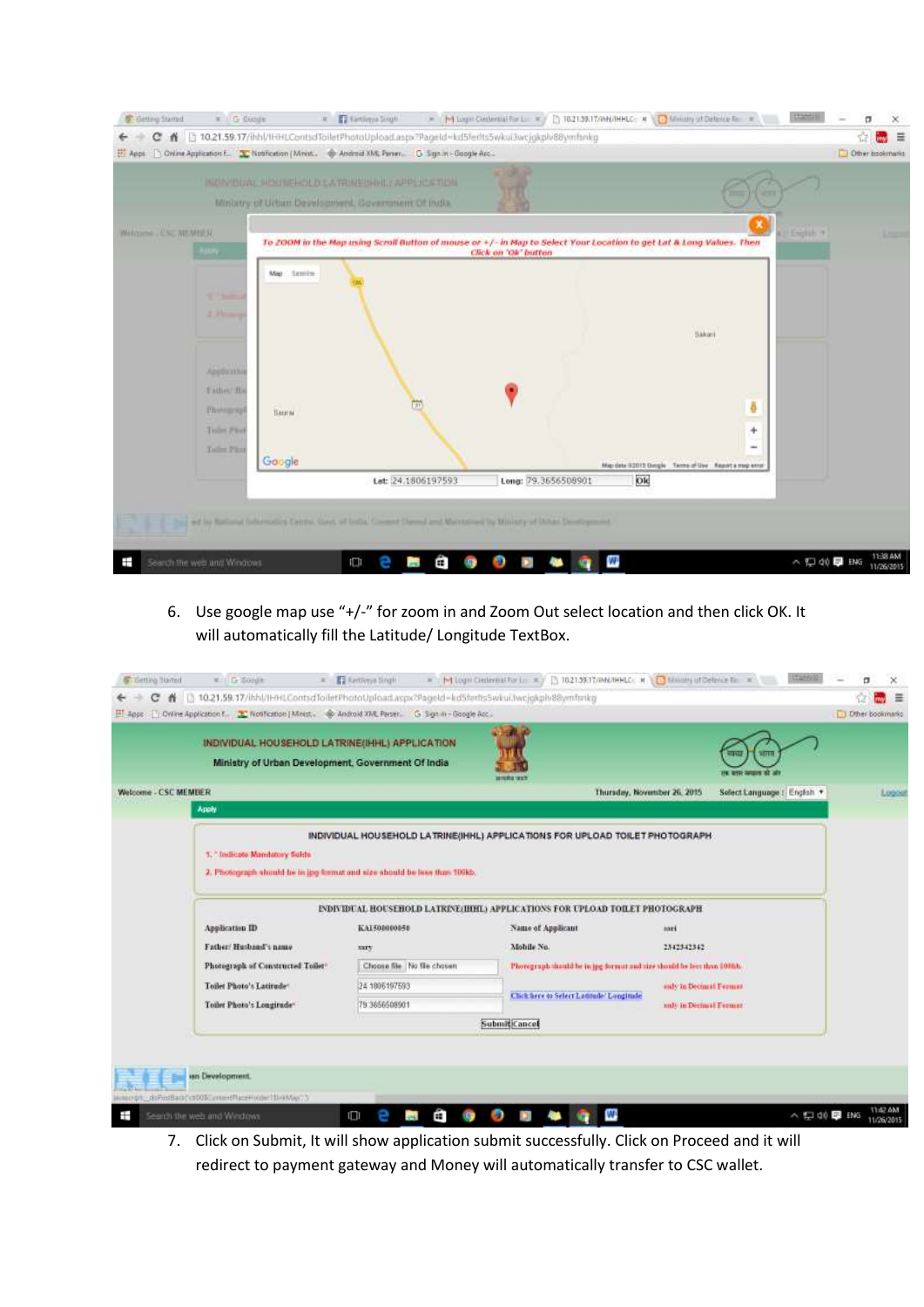| [M] Legin Disminista For Loc., # 2022 Wand of Contracts   Mr. # G. Hould pass / Google Set : W.   [Th 102138/17/04M/NHLApp. # ] |                                                    |                                                                                                      |                                                                                                                                                                                                                                                                                                                                                                                                                            |                                           |                           | FARDED<br>а<br>×                      |
|---------------------------------------------------------------------------------------------------------------------------------|----------------------------------------------------|------------------------------------------------------------------------------------------------------|----------------------------------------------------------------------------------------------------------------------------------------------------------------------------------------------------------------------------------------------------------------------------------------------------------------------------------------------------------------------------------------------------------------------------|-------------------------------------------|---------------------------|---------------------------------------|
| C K [3 10.21.59.17/Ibhl/IHHLApply.aspx?Pageld=1jzBchoxgx2p0nz7pgd2qu44cys07zhy                                                  |                                                    |                                                                                                      |                                                                                                                                                                                                                                                                                                                                                                                                                            |                                           |                           | Ϋ́<br>三<br><b>Inches</b>              |
| C-Driine Application F. T. Notification   Minist. @ Android XML Parset. G Sign in - Google Ass<br>Reps                          |                                                    |                                                                                                      |                                                                                                                                                                                                                                                                                                                                                                                                                            |                                           |                           | Other bookmarks                       |
|                                                                                                                                 |                                                    | INDIVIDUAL HOUSEHOLD LATRINE(IHHL) APPLICATION<br>Ministry of Urban Development, Government Of India | 305/09/18 1930                                                                                                                                                                                                                                                                                                                                                                                                             |                                           |                           |                                       |
|                                                                                                                                 |                                                    |                                                                                                      |                                                                                                                                                                                                                                                                                                                                                                                                                            |                                           | Friday, November 27, 2015 | Select Language: English              |
|                                                                                                                                 | <b>CSC Name</b><br>Name of Applicant<br>Mobile No. | <b>CONTRACTOR</b><br><b>CSC MEMBER</b><br>385<br>1342342342                                          | Please do not use Back/Forward/Refreds button of your Browser during this process.<br><b>Grand Corp.</b><br>CSCID<br>Father Husband's name<br>Now : No money needs to be paid by Applicant to CSC for filling this form. This veryies is paid for by Minnery of Urbon Development<br>देशान है : अर्थदक को इस अर्थदक के लिए कोई पैसा नहीं देख है। इस सेवा का भूगातन अहरी विकास सवाहन दायरा भूग तान किया जाना है।<br>Proceed | <b>EVALUATION</b><br>582010108211<br>3812 |                           |                                       |
|                                                                                                                                 |                                                    |                                                                                                      |                                                                                                                                                                                                                                                                                                                                                                                                                            |                                           |                           | @2014. Software appli-                |
| Ŧ<br>Search the web and Windows                                                                                                 | ā                                                  |                                                                                                      | m                                                                                                                                                                                                                                                                                                                                                                                                                          | w                                         |                           | 2:04 PM<br>< 口 di ■ ENG<br>11/27/2015 |

### **LOGIN AS ULB Authority**



|               |                                      | INDIVIDUAL HOUSEHOLD LATRINE(IHHL) APPLICATION<br>Ministry of Urban Development, Government Of India |                                                              |                          | <b>JERSEY WILL</b>                 |                                                               |                       |                           |        |
|---------------|--------------------------------------|------------------------------------------------------------------------------------------------------|--------------------------------------------------------------|--------------------------|------------------------------------|---------------------------------------------------------------|-----------------------|---------------------------|--------|
| Welcome - ULB | <b>Apply</b>                         | Approve<br>Approval Letter                                                                           | <b>Status</b><br>Status                                      | <b>Maxfur</b><br>Profile | <b>Account and Bank Files</b>      | Friday, November 27, 2015<br><b>Slegiont</b><br><b>Heport</b> |                       | Select Language : English | Logout |
|               |                                      |                                                                                                      |                                                              |                          | Create Wardwise Login for Verifier |                                                               |                       |                           |        |
|               | Logis ID<br>Designation <sup>*</sup> |                                                                                                      |                                                              |                          | Name <sup>*</sup><br>Mobile No."   |                                                               |                       |                           |        |
|               | Email:<br>Logia Role:                |                                                                                                      | $-$ Select $-$                                               | ۰                        | Residential Address®<br>Active*    | Yes.                                                          |                       |                           |        |
|               | Ward No.+                            |                                                                                                      | 18                                                           |                          | $\boxplus$ 23                      |                                                               |                       |                           |        |
|               |                                      |                                                                                                      |                                                              |                          | Submit Cancel                      |                                                               |                       |                           |        |
|               | S.No.                                | Login ID                                                                                             | <b>Nane</b>                                                  | <b>Mobile Number</b>     | <b>Login Role</b>                  | Ward No.                                                      | <b>React Password</b> |                           |        |
|               | $\blacksquare$                       | UF054                                                                                                | uskdaskd                                                     | 9891759497               | ULB APPROVER                       |                                                               | Reset Password        | Details/Action            |        |
|               | 2                                    | <b>UT655</b>                                                                                         | askdaskd                                                     | 9891759497               | ULB VERIFIER                       | 1.2.3.4.5.6.7.8                                               | Reset Password        | Details/Action            |        |
|               | э                                    | GPV801CDH                                                                                            | kejat                                                        | 5851759497               | ULB VERIFIER:                      |                                                               | <b>Reset Password</b> | Details/Action            |        |
|               | ×                                    | Beha@3114A                                                                                           | asd                                                          | 9891759497               | <b>ULB VERIFIER</b>                |                                                               | Reset Password        | Details/Action            |        |
|               | $\frac{5}{2}$                        | CZMA                                                                                                 | <b>COASTAL ZONE</b><br><b>MANAGEMENT</b><br><b>AUTHORITY</b> | 9891759497               | ULB AUTHORITY                      |                                                               | <b>Reset Password</b> | Details/Action            |        |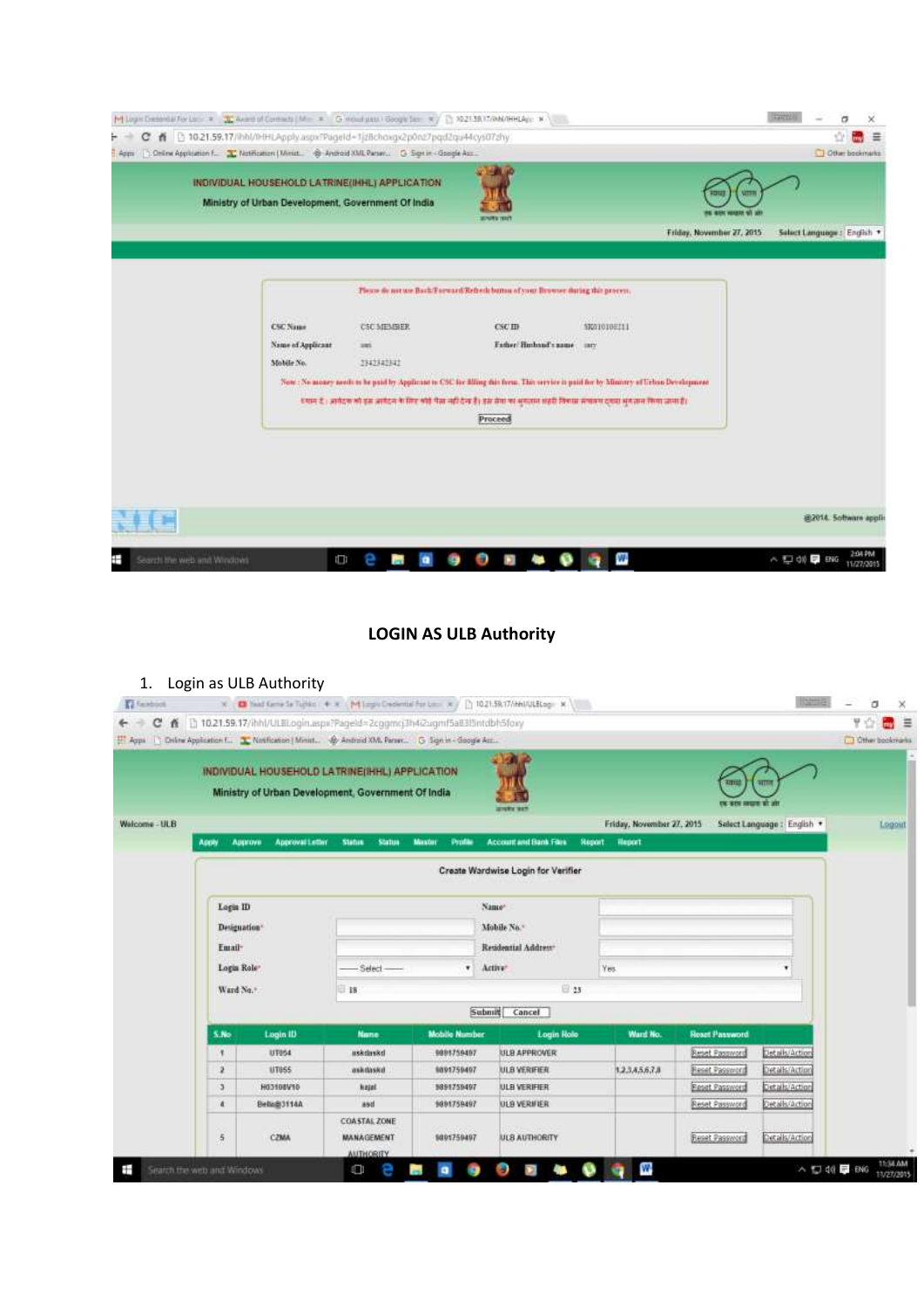### 2. Click on "Apply", Click on "Constructed Toilet Photo Upload"

|               |                                            | INDIVIDUAL HOUSEHOLD LATRINE(IHHL) APPLICATION<br>Ministry of Urban Development, Government Of India |                                                      |                                                             |                             |        |
|---------------|--------------------------------------------|------------------------------------------------------------------------------------------------------|------------------------------------------------------|-------------------------------------------------------------|-----------------------------|--------|
| Welcome - ULB | Approve<br><b>Approval Letter</b><br>Apply | <b>Nature</b><br><b>Master</b><br><b>Status</b>                                                      | province with<br>Account and Illank Files<br>Profile | Friday, November 27, 2015<br><b>Heppyt</b><br><b>Heport</b> | Select Language : English * | Legout |
|               | 1. "Indicate Mandstory fields              |                                                                                                      |                                                      |                                                             |                             |        |
|               | Application ID                             | 2. Photograph should be in jpg format and size should be less than 100kb.<br><b>APPLICATION ID</b>   | Nime of Applicant<br>OR                              | <b>TUME</b>                                                 | Search                      |        |
|               |                                            |                                                                                                      |                                                      |                                                             |                             |        |
|               |                                            |                                                                                                      |                                                      |                                                             |                             |        |
|               |                                            |                                                                                                      |                                                      |                                                             |                             |        |

**Step 3, 4, 5 and 6** are same as "CSC" and in the end popup appear, which show Photograph Upload Successfully.

| EL Apps          |              |                              | Diline Application E. D. Notification   Minist. @ Android XML Panan<br>INDIVIDUAL HOUSEHOLD LATRINE(IHHL) AP<br>Ministry of Urban Development, Governmen |                        | The page at 10.21.59.17 says:<br>Tailet Photograph Submitted Successfully!! | $\mathbbmss{}$<br>OK                               |          |                                      | C Other bookmarks |
|------------------|--------------|------------------------------|----------------------------------------------------------------------------------------------------------------------------------------------------------|------------------------|-----------------------------------------------------------------------------|----------------------------------------------------|----------|--------------------------------------|-------------------|
| Welcome - VV RAO |              |                              |                                                                                                                                                          |                        |                                                                             | by, November 27, 2015                              |          | Select Language : English            | Logout            |
|                  | Apply        | <b>Status</b><br>Profile     |                                                                                                                                                          |                        |                                                                             |                                                    |          |                                      |                   |
|                  |              |                              | 2. Photograph should be in jpg format and size should be less than 100kb.                                                                                |                        |                                                                             |                                                    |          |                                      |                   |
|                  |              | <b>Application ID</b>        | <b>APPLICATION IS</b>                                                                                                                                    | OR                     | Name of Applicant                                                           | <b>NAME</b>                                        |          | Search]                              |                   |
|                  | 5360         | Application ID               | <b>Name</b>                                                                                                                                              | State                  | District                                                                    | <b>ULB Name</b>                                    | Ward No. |                                      |                   |
|                  | $\mathbf{1}$ | KA1500000003                 | asidas                                                                                                                                                   | Karnataka              | <b>Buttery</b>                                                              | Hoovina Hadagalk (TMC)                             |          | Be-Upload Photo                      |                   |
|                  | a            | KA1500000005                 | dh sdisdf                                                                                                                                                | Kamataka               | <b>Helary</b>                                                               | Hoovina Hadagala (TMC)                             |          | Re-Upload Photo                      |                   |
|                  | a            | KA1500000006                 | dasdasd                                                                                                                                                  | Karrustaka             | Belary                                                                      | Hoovina Hadagatk (TMC)                             |          | Re-Upload Photo                      |                   |
|                  | и            | KA1500000014                 | asdesd                                                                                                                                                   | Karnataka              | Bellary                                                                     | Hooves Hadaga® (TMC) 2                             |          | Upload Photo                         |                   |
|                  | -5<br>٠      | KA1500000015<br>KA1500000016 | sides.<br>dr afg                                                                                                                                         | Karnataka<br>Karnstoka | <b>Bellery</b><br>Bellary                                                   | Hoovina Hadagalli (TMC)<br>Hoovina Hadagalli (TMC) |          | <b>Molbad Photo</b>                  |                   |
|                  | 73           | KA1500000017                 | laghs                                                                                                                                                    | Karnstowa              | Betary                                                                      | <b>Hooving Hadagett (TMC)</b>                      |          | <b>Lipload Photo</b><br>Upload Photo |                   |
|                  | B            | KA1500000018                 | cyblu                                                                                                                                                    | Karnataka              | <b>Belary</b>                                                               | Hoovina Hadagatk (TMC)                             |          | <b>Upload Photo</b>                  |                   |
|                  | 准            | KA1500000019                 | ha                                                                                                                                                       | Karnataka              | Belary                                                                      | Hooving Hadagalli (TMC) 2                          |          | Upload Photo                         |                   |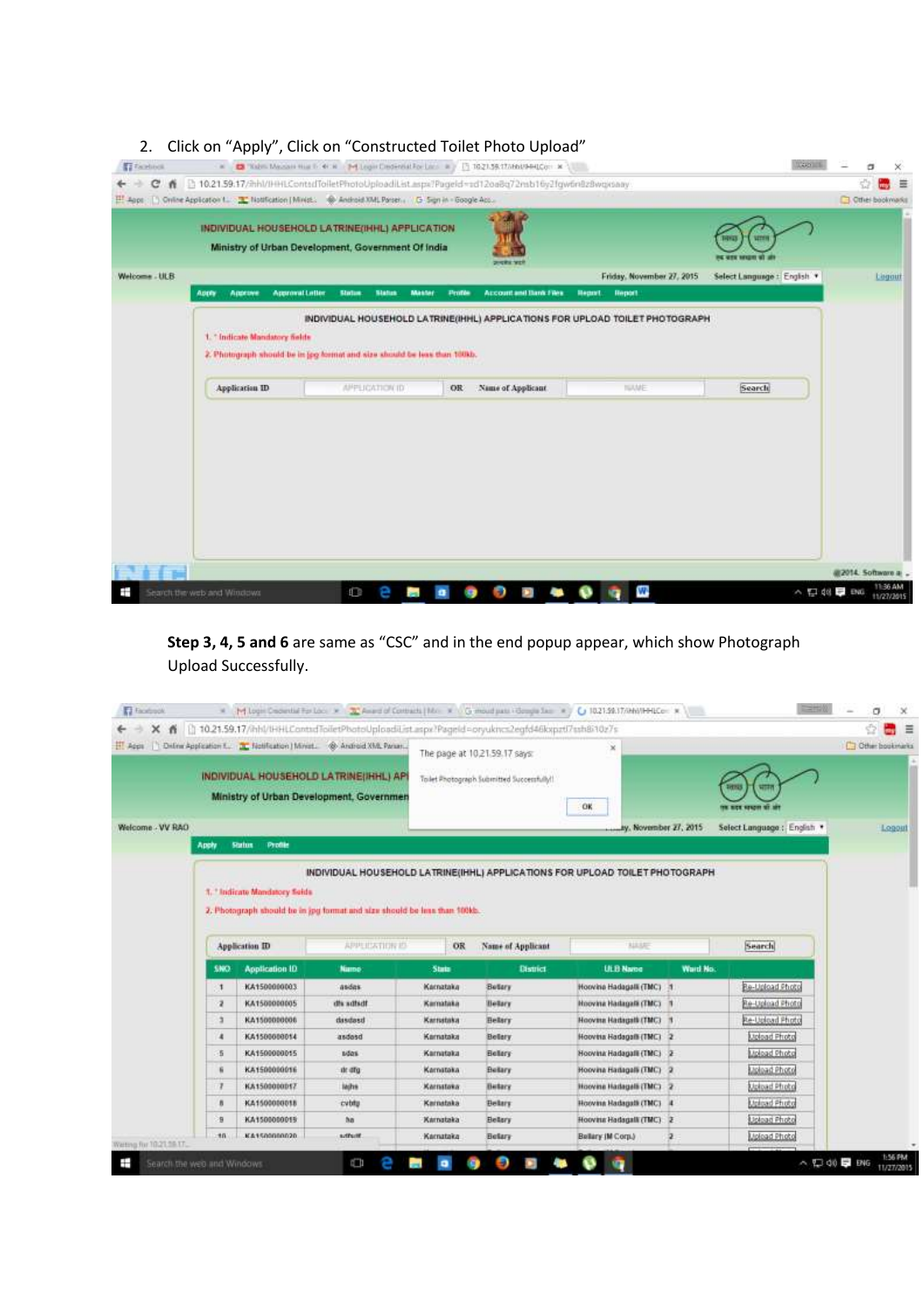### **Login as Applicant**

| 1.                              |                | Login as Applicant                                                                                       |           |                                                            |            |                           |                           |                    |                      |
|---------------------------------|----------------|----------------------------------------------------------------------------------------------------------|-----------|------------------------------------------------------------|------------|---------------------------|---------------------------|--------------------|----------------------|
| <b>ET</b> Facebook              | $\mathbb{R}^+$ | Woh Diverse Directe # = M Logio Crescitat For Law # B 182159.17/HWW454p; x                               |           |                                                            |            |                           | <b>TEMPOR</b>             | 西                  | $\times$             |
| е<br>乔                          |                | 2 10.21.59.17/inhl/iHHLApplication.aspx?PageId=k5h4hkB6e1sxasB3ke83ijgqu325fa2fl                         |           |                                                            |            |                           |                           |                    | Ξ                    |
|                                 |                | ET Apps   Chiline Application f. 22 Notification   Minist. @ Android KML Parser. G Sign in - Google Acc. |           |                                                            |            |                           |                           | CT Other bookmarks |                      |
|                                 |                | INDIVIDUAL HOUSEHOLD LATRINE(IHHL) APPLICATION<br>Ministry of Urban Development, Government Of India     |           | ereator neg                                                |            |                           |                           |                    |                      |
| Welcome - VV RAO                |                |                                                                                                          |           |                                                            |            | Friday, November 27, 2015 | Select Language : English |                    | Logout               |
|                                 | Apply          | Profile<br><b>Status:</b>                                                                                |           |                                                            |            |                           |                           |                    |                      |
|                                 |                |                                                                                                          |           | ACCOUNT DETAIL                                             |            |                           |                           |                    |                      |
|                                 | Nams.          | muun                                                                                                     |           | Mabile Nember                                              | 9891759497 |                           |                           |                    |                      |
|                                 | Enanil         | abrilation des les                                                                                       |           | Address                                                    | japhilis.  |                           |                           |                    |                      |
|                                 | ID Type        |                                                                                                          |           | ID Number                                                  |            |                           |                           |                    |                      |
|                                 |                |                                                                                                          |           | <b>INDIVIDUAL HOUSEHOLD LATRINE/IHHL) APPLICATION FORM</b> |            |                           |                           |                    |                      |
|                                 |                | 1. * Indicate Mandatory fields                                                                           |           |                                                            |            |                           |                           |                    |                      |
|                                 |                | 2. Photograph thould be in jpg formed and size theuld be less than 50th.                                 |           |                                                            |            |                           |                           |                    |                      |
|                                 |                | 5. Pastheok copy should be in jpg formar and size should be less than 10013.                             |           |                                                            |            |                           |                           |                    |                      |
|                                 |                |                                                                                                          |           | (A)Geographical Particulars                                |            |                           |                           |                    |                      |
|                                 |                | State <sup>®</sup>                                                                                       | Karnatska |                                                            |            |                           |                           |                    |                      |
|                                 | t.             | District <sup>®</sup>                                                                                    |           | Select                                                     |            |                           |                           |                    |                      |
|                                 | 围              | <b>ULB Name</b>                                                                                          |           | -Select                                                    |            |                           |                           |                    |                      |
|                                 |                | Ward No. <sup>4</sup>                                                                                    |           | -Select                                                    |            |                           |                           |                    |                      |
|                                 |                |                                                                                                          |           |                                                            |            |                           |                           |                    |                      |
|                                 |                |                                                                                                          |           | (B) Toilet Owner's Particulars                             |            |                           |                           |                    |                      |
| Ŧ<br>Search the web and Windows |                |                                                                                                          | G         |                                                            |            |                           |                           | △ \$3 00 ■ 8KG     | TMJ AM<br>11/27/2015 |

# 2. Click on "Apply", Click on "Constructed Toilet Photo Upload"

| <b>Fi</b> Facebook |                            |                                                 |                                                                                                           |                  | = B Neklas Men Cham + = M Logic Defention process = / 15 102139.17/info@HECon = \               |                           |          | <b>START OF</b>             | σ<br>×                           |
|--------------------|----------------------------|-------------------------------------------------|-----------------------------------------------------------------------------------------------------------|------------------|-------------------------------------------------------------------------------------------------|---------------------------|----------|-----------------------------|----------------------------------|
| $\mathbf{C}$       |                            |                                                 | [1] Apps.   Online Application 1. 2 Notification   Minist. 0 Android XML Parset.   C Sign in - Google Acc |                  | ▲ 010.21.59.17/hhl/HHLContadToiletPhotoUploadEList.aspx?PageId=y75tsbh2dmnqo2e1j50ggam7n≥Irtc15 |                           |          |                             | $m_0$ $\equiv$<br>Cher bookmarks |
|                    |                            |                                                 | INDIVIDUAL HOUSEHOLD LATRINE(IHHL) APPLICATION                                                            |                  |                                                                                                 |                           |          |                             |                                  |
|                    |                            |                                                 | Ministry of Urban Development, Government Of India                                                        |                  |                                                                                                 |                           |          |                             |                                  |
| Welcome - VV RAO   |                            |                                                 |                                                                                                           |                  |                                                                                                 | Friday, November 27, 2015 |          | Select Language : English * | Lugout                           |
|                    | <b>ABDS</b>                | Status Profile                                  |                                                                                                           |                  |                                                                                                 |                           |          |                             |                                  |
|                    |                            | 1. "Indicate Mondatory fields<br>Application ID | 2. Photograph should be in (pg format and size should be less than 100kb.<br>APPENDATION ID               | OR               | Name of Applicant                                                                               | NAME                      |          | Search                      |                                  |
|                    | <b>SNO</b>                 | Application ID                                  | <b>Name</b>                                                                                               | Statu            | District                                                                                        | <b>ULB Name</b>           | Ward No. |                             |                                  |
|                    | ×                          | KA1500000003                                    | asdas.                                                                                                    | Karnataka        | Betary                                                                                          | Hoovina Hadagalk (TMC) 1  |          | Re-Upload Photo             |                                  |
|                    | $\mathbf{z}$               | KA1500000005                                    | dfs schult                                                                                                | Karnataka        | <b>Betary</b>                                                                                   | Hoovina Hadagalk (TMC)    |          | Re-Upload Photo             |                                  |
|                    | а                          | KA1500000006                                    | dasdasd                                                                                                   | Karnataka        | Betary                                                                                          | Hooving Hadagalk (TMC)    |          | Re-Upfoad Photo             |                                  |
|                    | A                          | KA1500000011                                    | sdasn                                                                                                     | Karnataka        | Betary                                                                                          | Hoovina Hadagalk (TMC)    |          | <b>Lipinad Photo</b>        |                                  |
|                    | 首                          | KA1500000014                                    | asdasd                                                                                                    | Karnataka        | <b>Betary</b>                                                                                   | Hoovina Hadagalik (TMC) 2 |          | Upload Photo                |                                  |
|                    | ñ.                         | KA1500000015                                    | woke.                                                                                                     | Karnatska        | <b>Bolary</b>                                                                                   | Hoovina Hadagalk (TMC)    |          | <b>Upload Photo</b>         |                                  |
|                    | $\cdot$                    | KA1500000016                                    | dr illg                                                                                                   | Karnataka        | Betary                                                                                          | Hoovina Hadagalli (TMC) 2 |          | <b>Upload Photo</b>         |                                  |
|                    | n                          | KA1500000017                                    | lane                                                                                                      | <b>Karnataka</b> | Belary                                                                                          | Hoovina Hadagalli (TMC) 2 |          | <b>Mpload Photo</b>         |                                  |
|                    | $\mathbf{9}$               | KA1500000018                                    | cytifu                                                                                                    | Karnataka        | Betary                                                                                          | Hoovina Hadagalli (TMC) 4 |          | Moload Photo                |                                  |
|                    | 10                         | KA1500000019                                    | hit                                                                                                       | Karnatska        | <b>Belary</b>                                                                                   | Hoovina Hadagalk (TMC) 2  |          | Upload Photo                |                                  |
| Ŧ                  | Search the web and Windows |                                                 | 山                                                                                                         | m                |                                                                                                 | w                         |          | △ 口 00 ■ ENG                | <b>T145 AM</b><br>11/27/2015     |